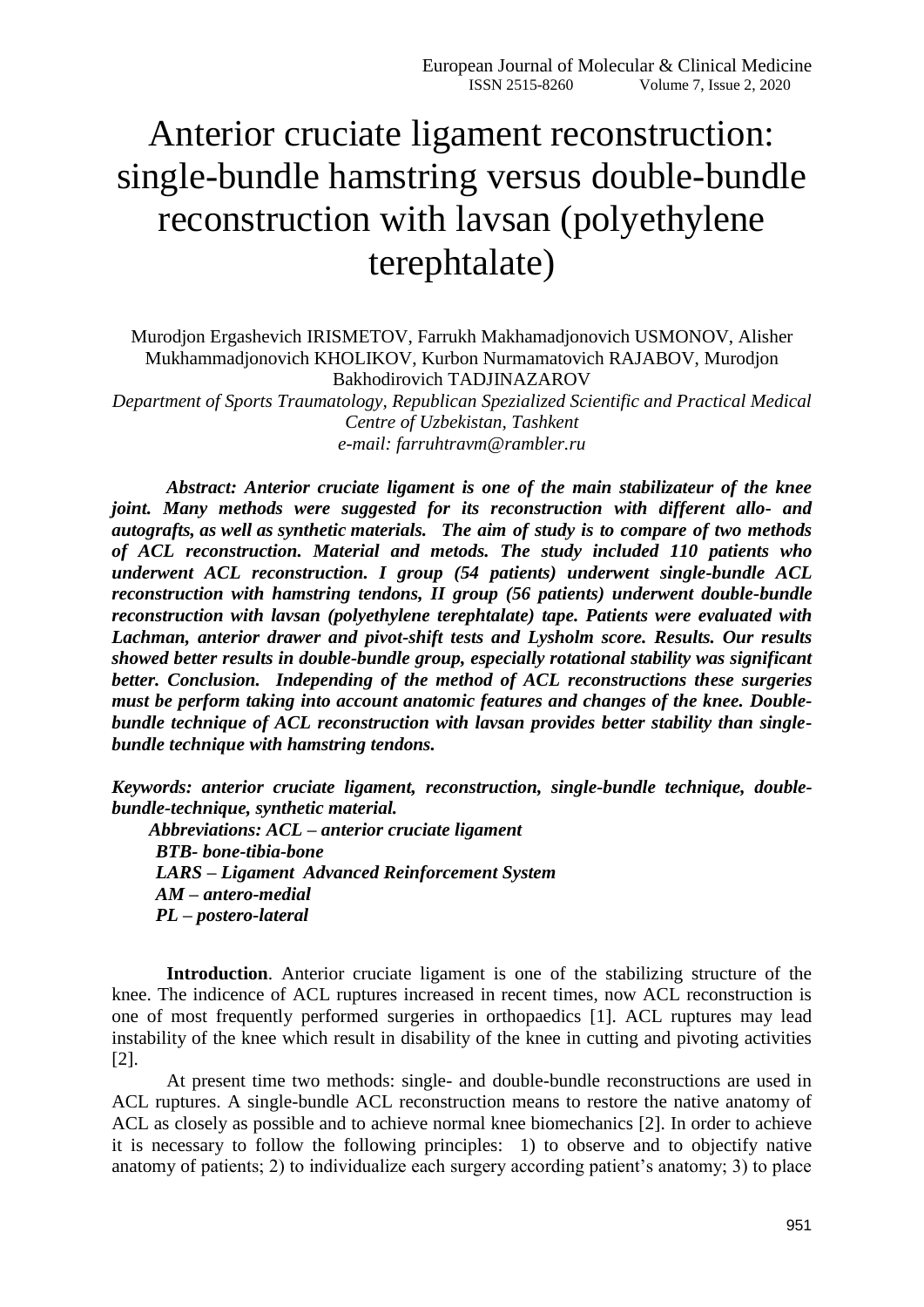the tunnels and grafts at in the centre of patient's footprints; 4) to re-establish knee biomechanics by tensioning of the graft. In this method femoral and tibial tunnels must be positioned midway between the centres of AM and PL insertion sites.

Double-bundle reconstruction of ACL is explained with anatomic structure of ACL. ACL consists of two parts: antero-medial (AM) and postero-lateral (PL) bundles [1]. Both bundles are synergists but in different position of the knee they have different functions. Insufficiency of AM bundle shows increased antero-posterior translation of the tibia like in complete ACL rupture. Insufficiency of PL bundle result in instability with pivoting and turning. In double-bundle ACL reconstruction AM and PL tunnels are drilled separately at the native femoral and tibial sites. In both methods femoral tunnels can be drilled with using a transtibial or medial portal technique [1, 2].

Double-bundle reconstruction of ACL introduced to achieve better stability, particularly more stability for rotator loads [4, 5]. Some studies demonstrated that inability of single bundle reconstruction to restore intact knee rotational stability. [1]. But there are studies that don't show differences between a single-bundle and double-bundle technique, when placed anatomically and customized to the patient's anatomy [6, 7, 8, 9].

Despite at present time ACL reconstruction with auto- and allografts is popular, synthetic artificial ligaments are still used [3]. One of them is polyethylene terephtalate (lavsan), there are many reports about ACL reconstruction with this artificial ligament. Lavsan is a non-absorable synthetic material containing polyethylene terephtalate fibres [10]. The use of artificial ligaments based on lack of donor comoridity, reduced operation time, abundant supply and enough strength and early loading of the operated extremity that result in shortening of rehabilitation period [3, 11, 12, 13]. Parchi P.D. et al. proposed the use of a synthetic graft for the ACL reconstruction to all patients older than 30 years with a symptomatic isolated ACL injury in order a quick return to their previous sport activity level as a possible alternative to the autograft [14].

Pan X. et al. reported about the similar results obtained at midterm follow-up in groups between bone –patellar-bone (BTB) and LARS groups [15]. Huang J. et al. concluded that the LARS articficial ligament has excellent biomechanical properties in comparing with autologous and allogenic tendons [13].

**Materials and methods**. Our study was included 110 patients with ACL rupture who underwent ACL reconstruction with hamstring tendons or double-bundle technique of ACL reconstruction with lavsan tape. Assessment was made with Lachman, anterior drawer and pivot-shift tests and Lysholm knee scoring scale.

First group included 54 patients (47 male, 7 female) who underwent ACL reconstruction with autograft of semitendinosus and gracilis. Lachman test was positive in all patients of this group: negative – no patients,  $+1$  positive in 18 patients,  $+2$  positive in 36 patients. Anterior drawer test was negative in 4 patients,  $+1$  positive in 20 patients,  $+2$ positive in 30. Pivot shift was negative in 7 patients, +1 positive in 20 patients, +2 positive in 27 patients. Lysholm score ranged from 42 to 72 (a mean score 64).

**Second group** included 56 patients (49 male, 7 female), who underwent ACL reconstruction with double-bundle (DB) technique with lavsan tape (polyethylene terephtalate). Lachman test was positive in all patients of this group: negative – no patients, +1 positive in 23 patients, +2 positive in 33 patients. Anterior drawer test was negative in 8 patients, +1 posititive in 27 patients, +2 positive in 21 patients. Pivot shift was negative in 8 patients, + 1 positive 25 patients, +2 positive in 23 patients. A mean score on Lysholm scale ranged from 48 to 74 points (mean 62 points).

The aim of study was to compare results of both methods of ACL reconstruction. Both techniques are made under spinal anesthesia in supine position of patient. Surgeries were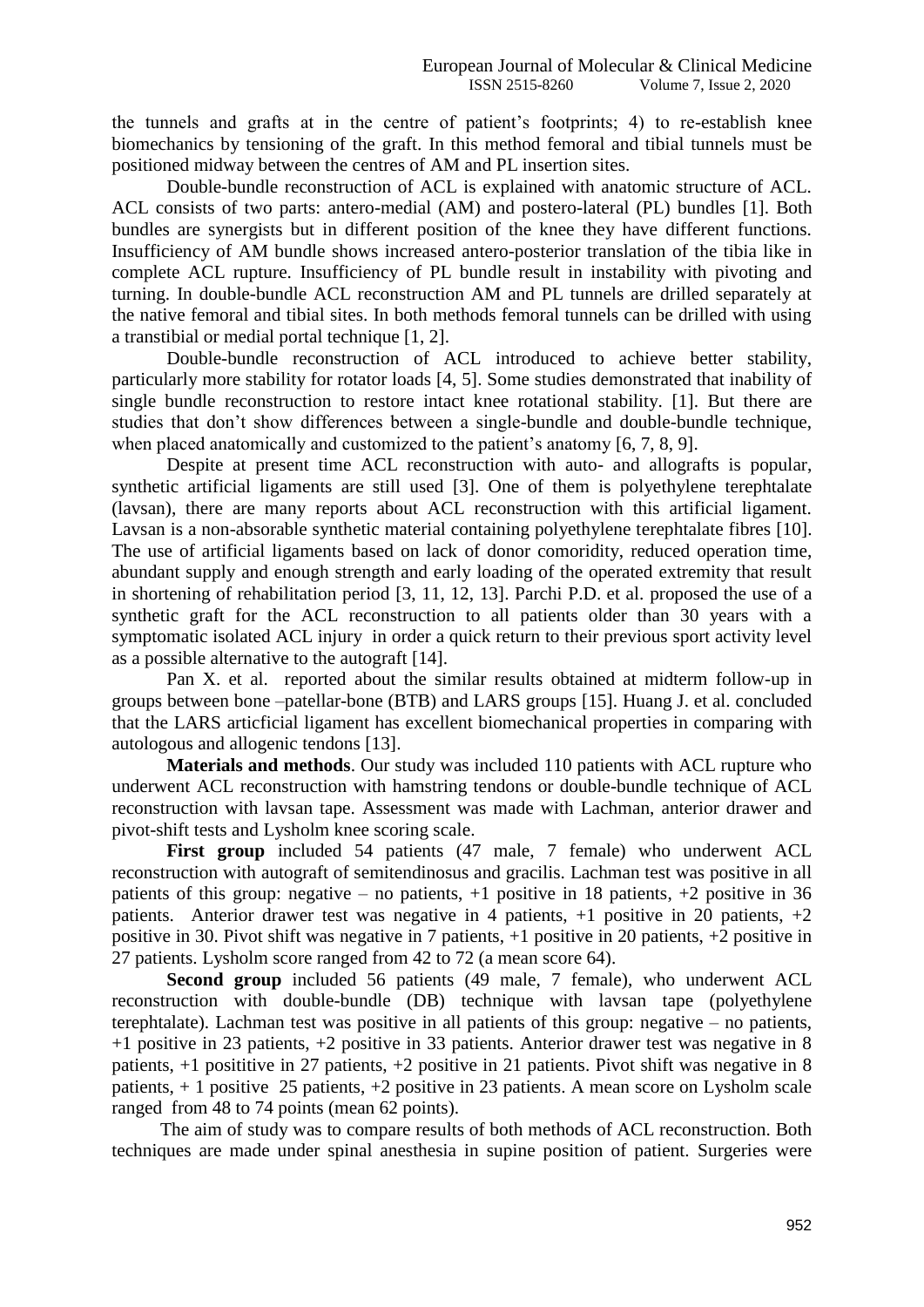performed by different doctors of the same department who were masters of arthroscopic surgery.

Arthroscopic surgery is done with standart operative protocol. An arthroscope is inserted inside of the knee with using routine anterolateral and anteromedial portals. First all knee structures is inspected carefully, including meniscus, articular cartilage, synovial membrane. In case of meniscus tear the torn part of meniscus is resected. Then ACL reconstruction is performed using single- or double-bundle technique depending on patient's conditions, anatomy and individual parameters. Before surgery we plan our tactics. The main moment is a length of insertion side of ACL to the tibia. If it is more less 14 mm we used single-bundle technique. If length is more than 14 mm we used double-bundle technique if there are no contraindications as well short intercondular distance, severe osteoarthritis, bone marrow edema, rupture of other ligaments of the knee. In all cases femoral tunnels were drilled from inside to outside using anteromedial portal technique, and tibial tunnels were drilled from outside to inside.

**Single-bundle** technique of ACL reconstruction with hamstring tendons were performed with a standard procedure described in literature.

**Double-bundle** technique of ACL reconstruction with lavsan tape.

The same portals were used for this technique. After arthroscopically revealing of ACL rupture the knee is flexed to 110° and two femoral tunnels is drilled at insertion sites of both bundles of ACL. First tunnel is drilled at insertion site of PL (posterolateral) bundle of ACL. It is drilled with guide pin fisrt, then with drill diameter of 4 mm along the whole lateral condyle of the femur. In order to make the second tunnel a drill bit put to the insertion site of AM (anteromedial) bundle and it is drilled with guide pin first, then with drill diameter of 4 mm along the whole lateral condyle of the femur (Fig.1, fig. 2: 1-and 2-tunnels).



Fig. 1. Arthroscopic view of drilled femoral tunnels. AM – anteromedial tunnel, PM – posterolateral tunnel.

After that knee flexed under  $90^\circ$  and the tip of the conductor is put to the insertion site of PL bunble of ACL at tibia. Conductor is placed on  $45-50$ <sup>o</sup> to the articular surface of plateau of the tibia, appr. 3,5-4,0 cm medially from the tibial tuberosity. It is drilled with guide pin first, then with drill diameter of 4 mm from outside to inside (fig.2, 3-tunnel).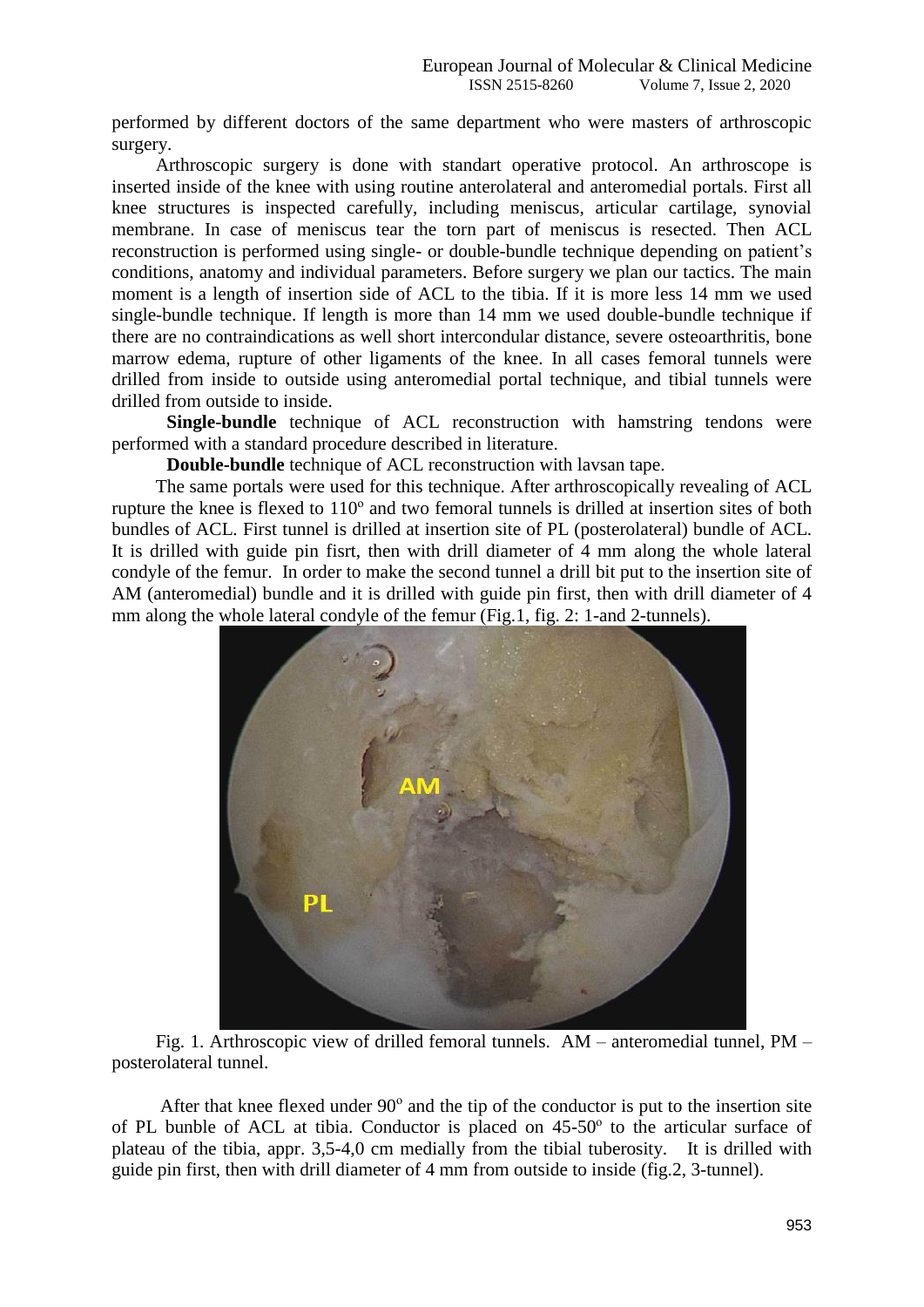Then the tip of the conductor is put to the insertion site of AM bunble of ACL at tibia. The conductor is placed on  $60-65^\circ$  to the articular surface of plateau of the tibia, appr. 1,5-2,0 cm medially from the tibial tuberosity. It is drilled with guide pin first, then with drill diameter of 4 mm from outside to inside (fig.2, 4-tunnel).

After drilling tunnels, one end of the lavsan tape of 5 mm width is inserted first to the 3-tunnel (PL tunnel of tibia), then 1-tunnel (PL tunnel of femur) respectively. End of the lavsan tape is pulled out outside with minimum 5 cm length incision on lateral condyle of femur. Second end of the lavsan tape is inserted first 4- and 2- tunnels respectively (AM tunnels of tibia and femur respectively), then this second end is pulled out on the lateral condyle of femur with minimum 5 cm length incision on lateral condyle of femur. After pulling out of lavsan tapes 3,0 cm sized incision is made above on lateral femoral condyle (the scheme of double-bundle-technique is prescribed on fig. 2. Both ends of the lavsan tape are pulled out from this incision and tied into a knot (Fig. 2). The extra ends of the lavsan tape above the knot are cut. Drainage of wounds is made, sutures is put. Aseptic bandages. With this way AM and PL bundles of ACL is created with a lavsan tape (Fig. 4). MRI is done after surgery (Fig. 5).



Fig. 2. Scheme of double-bundle ACL reconstruction. 1- PL tunnel in the femur, 2- AM –tunnel in the femur, 3-PL tunnel in the tibia, 4-AM tunnel in the tibia.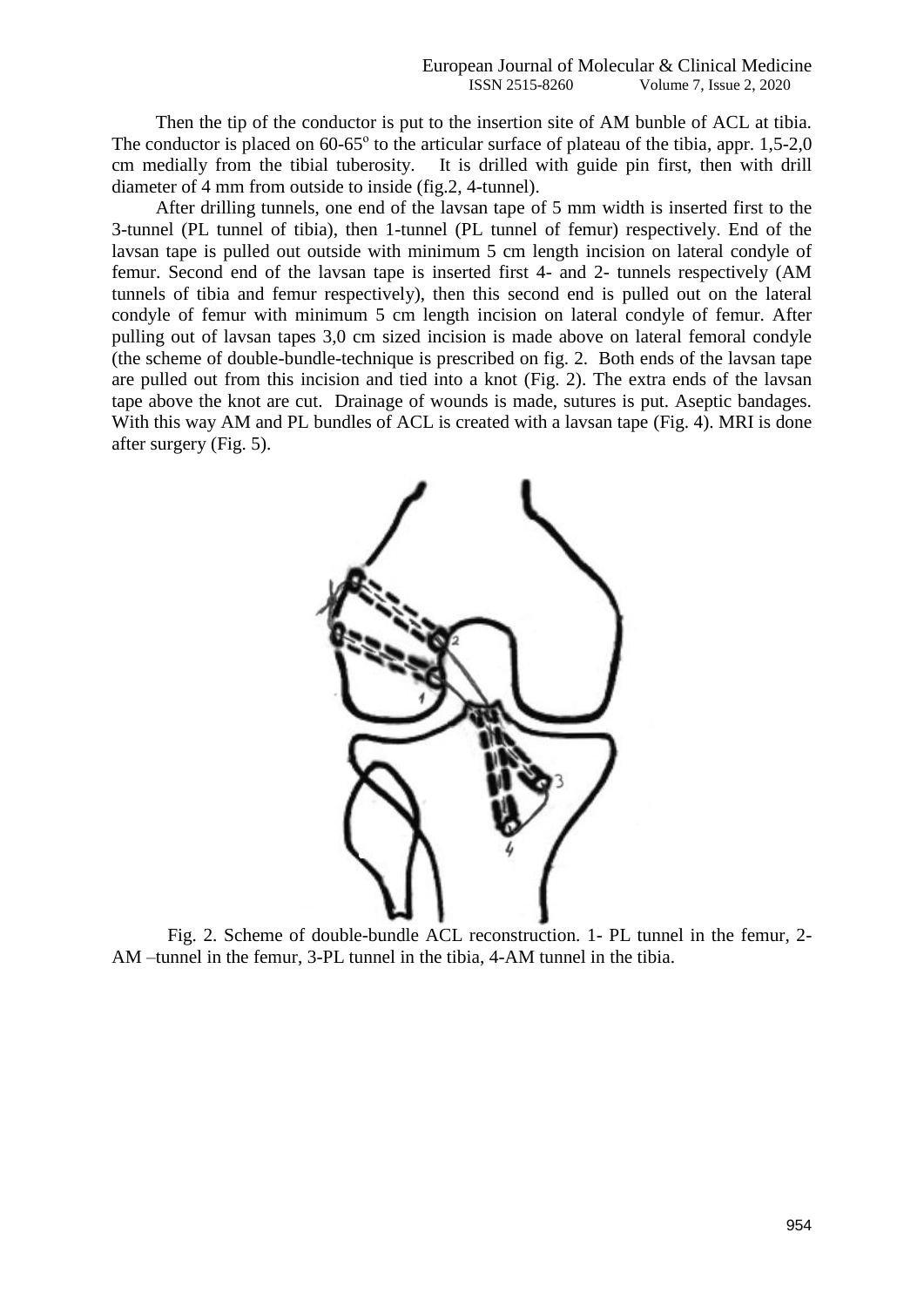

Fig. 3. Tying a not of the lavsan tape. Fig.4. Arthroscopic view after double-bundle ACL reconstruction with lavsan tape. AM –anteromedial bundle, PL – posterolateral bundle.



Fig. 5a. Fig. 5a. Fig. 5a.

Fig. 5. MRI of patient with double-bundle technique in 1 year after surgery. Fig 5a) drilled femoral tunnels (yellow arrows). Fig 5 b, c). Ligamentization of lavsan tape is seen (white arrow).

**Postoperative treatment** is done by a standard management of ACL reconstructed patients. Plaster cast was put to the operated extremity for 10-12 days period. In order to prevent hemathrosis and swelling ice packs were put regularly 10-15 minutes per hour to operated knees up to 10-12 days. From the next day of surgery isometric exercises of the knee were recommended to prevent hypotrophy of muscles. Medications (antibiotics, anticoagulants, antiinflammation remedies and etc.) are recommended following standards of treatment.

Walking was permitted from the next day of surgery with crutches till 4 weeks. In 10-12 days plaster cast is removed and passive range of motions in the knee (flexion, extension) are recommended. Strengthening exercises of quadriceps muscle are recommended step by step. Return to sport is recommended from 6-9 month after surgery, depending on condition of patients.

**Results.** All patients were followed up at 14-18 month period. At follow up period all patients of both group felt the state of their knees to become better. No major complications occurred as well as venous thrombosis, pulmonary embolism, intrarticular infection in both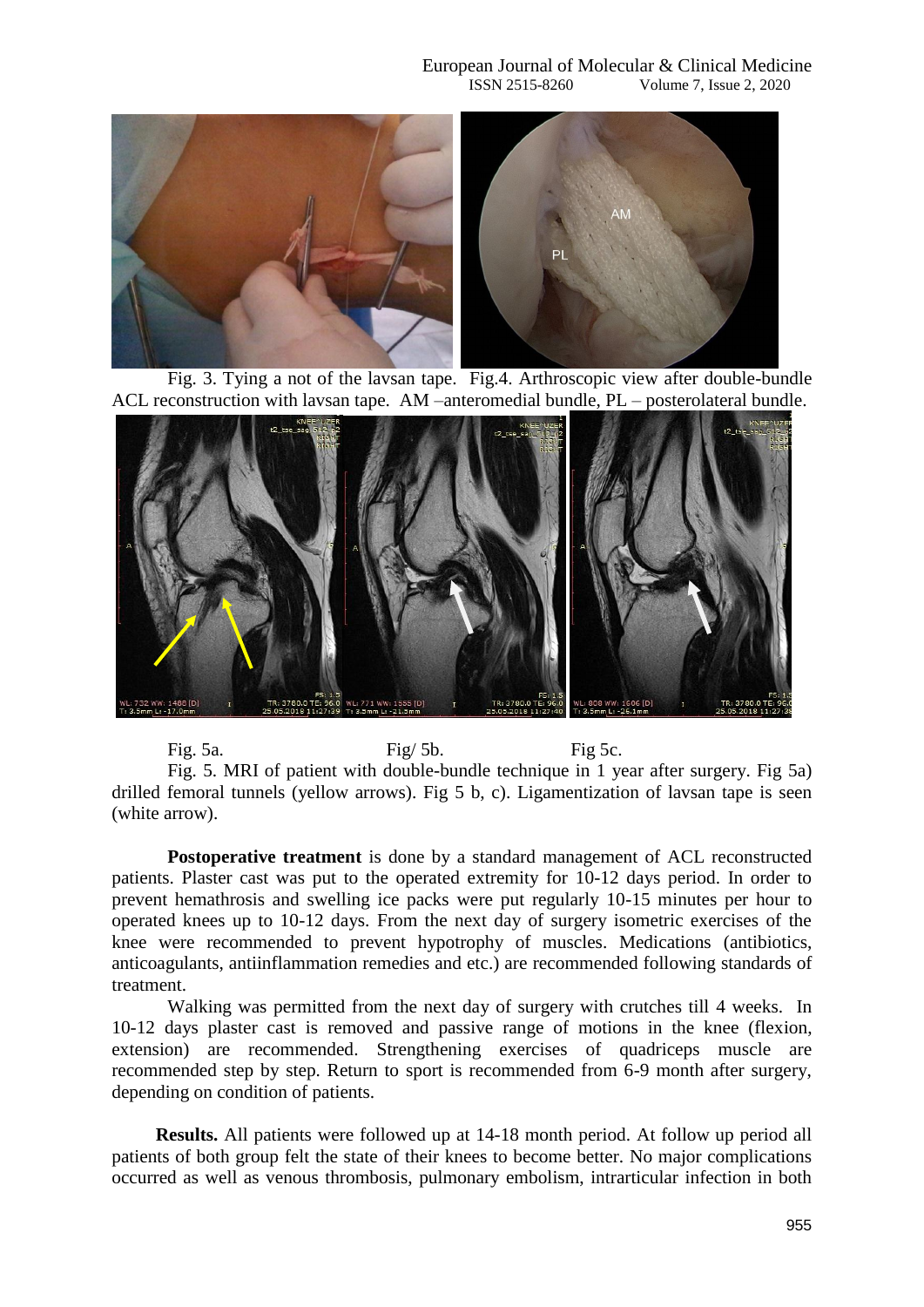groups. Lachman, anterior drawer and pivot-shift tests were checked at follow up and patients accessed with Lysholm score. Concerning results of antero-posterior stability results were better in 2-group. Lysholm score was higher in 2-group in compare to SB group. Concerning of pivot shift test better results achieved in DB-group.

**1-group**. Lachman test was negative in 42 patients,  $+1$  positive 12 patients,  $+2$  positive no patients. Anterior drawer test was negative in 48 patients,  $+1$  positive in 6 patients,  $+2$ positive no patients. Pivot-shift test was negative in 43 patients, 1+ in 11 patients. A mean Lysholm score was grown up to 86 (range between 76 to 100).

**2-group**. Lachman test was negative in 50 patients, +1 positive 6 patients, +2 positive no patients. Anterior drawer test was negative in 53 patients, +1 positive in 3 patients. Pivotshift test was negative 54 patients, +1 positive in 3 patients. A mean Lysholm score was grown up to 90 (range between 78 to 100).

|            |        | Lachman test      |      |      | Anterior drawer test |      |      | Pivot shift test |        |    |
|------------|--------|-------------------|------|------|----------------------|------|------|------------------|--------|----|
| Groups     |        | negative          | $+1$ | $+2$ | nega-                | $+1$ | $+2$ | nega-            | $^{+}$ |    |
|            |        |                   |      |      | tive                 |      |      | tive             |        |    |
| 1-group    | preop  |                   | 18   | 36   |                      | 20   | 30   |                  | 20     | 27 |
|            | postop | 42                | 12   |      | 48                   | h    |      | 43               |        |    |
| $2$ -group | preop  | $\qquad \qquad -$ | 23   | 33   |                      | 27   | 21   |                  | 25     | 23 |
|            | postop | 50                |      |      | 53                   |      |      | 54               | ∍      |    |

**Table 1. results of treatment of ACL rreconstruction of both groups.** 

Synovitis occurred in 6 patients (3 from I group, 4 from II group) till 2-3 month period after surgery. Synovitis was successfully treated with antiinflammation remedies, ice packs, antibiotics, and intraarticular glucocorticosteroids.

**Discussion**. Many studies showed that results of ACL reconstruction with artificial ligaments were successful [3, 15, 16, 17]. Krudwig W.K. reported about good results in patients with their satisfaction and anteroposterior satability in patients with artificial Trevira-Hofest devices [12]. Lavoi P. et al reported about good clinical results with using LARS artificial ligament at 8-45 follow up in 47 patients [18]. But there are many reports about complications of artificial ligament (tear, foreign-body reactions, synovitis, recurrent instability) [11, 19, 20, 21, 22]. Gao K. et al. reported about developed only one case of synovitis (from 159 patients) with overall complications rate 5,7% after ACL reconstruction with LARS in his a multicenter study in with 3- to 5-year follow up [23].

In our study we watched synovitis in a few patients, who were prescribed medications and ice packages, in severe synovitis we used puncture of the operated knee with administering glucocorticosteroids.

Our patients of 1-group felt pain and difficulties during active flexion of operated knee, especially flexion after 90 dg. It is explained with a non anatomical position of the second end of lavsan tape. Perhaps, direction of the second end of a lavsan tape carried from the medial part of proximal tibia and it's transversal direction from the medial condyle to the lateral condyle bothered to achieve full range of motion of the knee.

Struewer J. et al and Lee J.H. et al. reported about synovial coverage of grafts during second look arthroscopy after ACL reconstruction with augmentation with a artificial ligament [17, 24]. Despite we did not perform second look arthroscopy we watched a ligamentization of artificial grafts in MRI made after at least a year after surgery in both methods.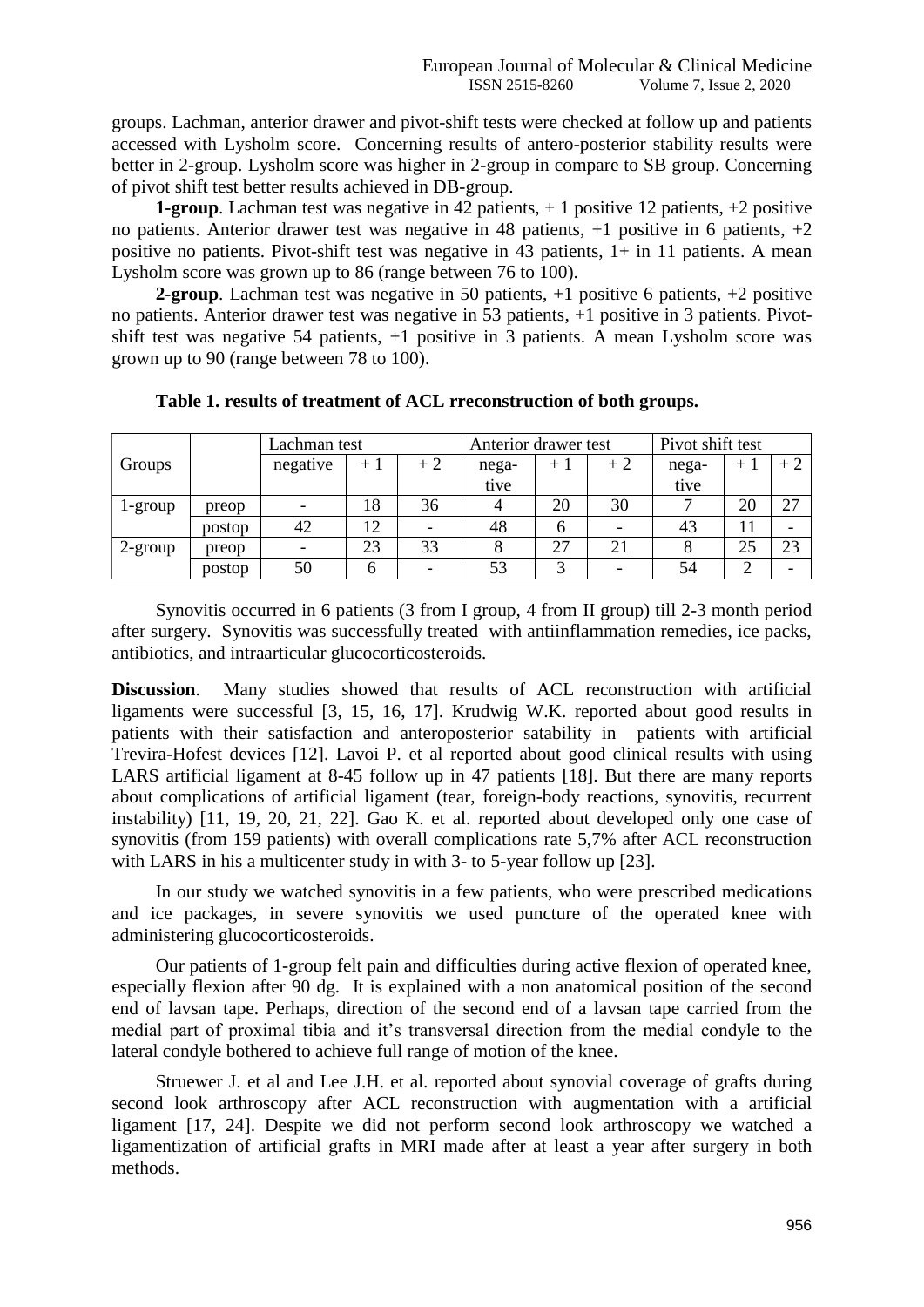It is necessary to take into account the details, which depends on human factor too. There are two problems which affects to the functional outcome of primary ACL reconstruction. First is a correct femoral and tibial tunnel placement. If to drill the tunnel too anteriorly on the femoral condyle it may lead to reduced knee flexion and instability of the knee. If to drill the tunnel too posteriorly on the lateral femoral condyle it may lead to reduced extension.

Second is a persisting instability after single-bundle ACL reconstruction [1]. ACL reconstruction focused only AM bundle reconstruction ignoring PL bundle leads to rotational instability. It is necessary to take into account that pivot-shift test is not objective but subjective assessment, it is done manually. The speed of the procedure, a magnitude of force applied to the knee and the abduction angle of the hip depends on examiner [25]. Several studies showed that there are not significant differences of results between single-and doublebundle technique when the graft placed anatomically [7, 8].

**Conclusion.** Our study showed that double-bundle reconstruction of ACL with lavsan provided better results than single-bundle technique with Hamstring tendons. It was seen especially in rotational stabibility. Besides that there were not problems of double-bundle group with restricting of range of motions of operated knee despite we did not use graft fixation devices. In choose ACL reconstruction technique it is necessary to take into account anatomic features and changes of the knee. Thus, independing of single-bundle or doublebundle technique, ACL reconstruction should be performed according an anatomic doublebundle structure of ACL.

## **References**

- [1] Zhu W., Lu W., Han Y., Hui Sh., Ou Y., Peng L., Fen W., Wang D., Zhang L., Zheng Y. 2013. Application of a computerized navigation technique to assists arthroscopic anterior cruciate ligament reconstruction. International Orthopaedics. 37(2):232-238.
- [2] Muller B., Hofbauer M., Wongcharoenwatana J., Fu F.H. 2013. Indications and contraindications for double-boundle ACL reconstruction. International Orthopaedics. 37(2):239-246.
- [3] Machotka S., Scarborough I., Duncan W., Kumar S., Perraton L. 2010. Anterior cruciate ligament repair with LARS (ligament advanced reinforcement system): a systematic review. Sports Med Arthrosc Rehabil Ther Technol. 2(29) doi: 10.1186/1758-2555-2-29.
- [4] Siebold R., Dehler C., Ellert T. 2008. Prospective randomized comparison of doublebundle versus single-bundle anterior cruciate ligament reconstruction. Arthroscopy. 24(2): 137-145.
- [5] Zaffagnini S., Bruni D., Russo A., Marchegianni Mucciolli G.M., Bonanzunga T., Lopomo N., Bignozzi S., Marcacci M. 2011. Single-bundle patellar tendon versus nonanatomical double-bundle harmstring ACL reconstruction: a prospective randomized study at8-year minimum follow-up. Knee Surg. Sports Traumatol. Arthrosc. 19:390-397.
- [6] Streich N.A., Friedrich K., Gotterbarm T., Schmitt H. 2008. Reconstruction of the ACL with a semitendinosus graft: a prospective randomized sungle blinded comparison of double-bundle versus single-bundle technique in male athletes. Knee Surg. Sports Traumatol. Arthrosc. 16:232-238.
- [7] Hussein M, van Eck C.F., Cretnik A., Dinevski D., Fu F.H. 2012. Prospective randomized clinical evaluation of conventional single-bunndle, and anatomic double-bundle anterior cruciate ligament reconstruction: 281 cases with 3- to 5- year follow up. Am. J. Sports Med. 40(3):512-520.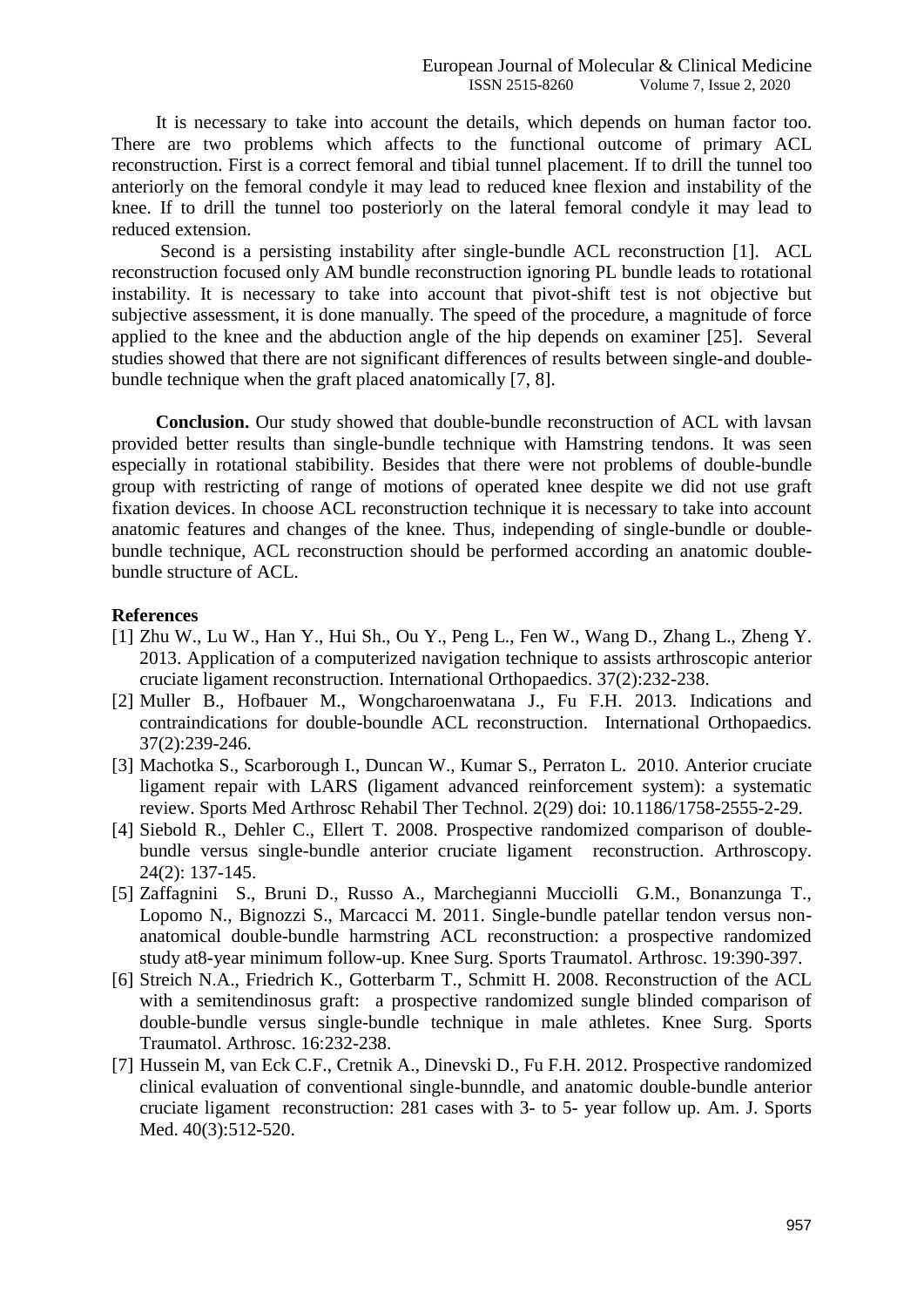- [8] Hussein M, van Eck C.F., Cretnik A., Dinevski D., Fu F.H. 2012. Individualized anterior cruciate ligament surgery: a prospective study comparing anatomic single- and doublebundle reconstruction. Am. J. Sports Med. 40(8):1781-1788.
- [9] Li X., Xu Cang-Pen, Song J., Jiang N., Yu B. 2012. Single-bundle versus double-bundle anterior cruciate ligament reconstruction: an up-to-date meta-analysis. International Orthopaedics. 37(2):213-226.
- [10] Newman S., Atkinson H., Willis-Owen Ch. 2013. Anterior cruciate ligament reconstruction with ligament augmentation and reconstruction system: a systematic view. International Orthopaedics. 37(2):321-326.
- [11] Boszotta H., Helperstrofer W., Pflanzl W. 1993. Foreign body synovitis a limiting factor in use the Trevira ligament in cruciate ligament surgery? Unfallchirurgie. 19(3): 138-143.
- [12] Krudwig W.K. 2002. Anterior cruciate ligament reconstruction using an alloplastic ligament of polyethylene terephtalate (PET-Trevira-hochfest). Follow-up study. Biomed. Mater. Eng. 12(1): 59-67.
- [13] Huang J., Wang Q., Shen F., Wang Z., Kang Y. 2010. Cruciate ligament reconstruction using LARS artificial ligament under arthroscopy: 81 cases report. Chinese Medical Journal. 123(2): 160-164.
- [14] Parchi P.D., Ciapini G., Paglialunga C., Giuntoli M., Picece F., Lisanti M., Scaglione M. 2018. Anterior Cruciate Ligament Reconstruction with LARS Artificial Ligament— Clinical Results after a Long-Term Follow-Up. Joints. 6(2):75-79.
- [15] Pan X., Wen H., Wang L, Ge T. 2013. Bone-patellar tendon-bone autograft versus LARS artificial ligament for anterior cruciate ligament reconstruction. Eur. J Orthop. Surg. Traumatol. 23(7):819-23.
- [16] Nau T., Lavoie P., Duval N. 2002. A new generation of artificial ligaments in reconstruction of the anterior cruciate ligament. Two-year follow-up of a randomized trial. J.Bone Joint Surg. Br. 83(3):356-360.
- [17] Struewer J., Ziring E., Ishaque B., Efe T., Schwarting T., Buecking ., Shuetler K.F., Ruchholtz S., Frangen T.M. 2013. Second-look artroscopic findings and clinical results after polyethylene terephtalate augmented anterior cruciate ligament reconstruction. International Orthopaedics. 37(2):328-335.
- [18] Lavoie P., Flethcer J., Duval N. 2000. Patient satisfaction needs as related to knee stability and objective findings after ACL reconstruction using the LARS artificial ligament. Knee. 7(3):157-163.
- [19] Barret G.R., Line L.L., Shelton W.R., Maning J.O., Phelps R. 1993. Dacron ligament prosthesis in anterior cruciate ligament reconstruction. A four year review. Am. J.Sports. Med. 21(3):367-373.
- [20] Ventura A., Terzaghi C., Legnani C., Borgo E., Albisetti W. 2010. Synthetic graft for anterior cruciate ligament rupture: 19-year outcome study. Knee. 17(2):108-113.
- [21] Olson E.J., Kang J.D., Fu F.H., Geargescu H.I., Mason G.C., Evans C.H. 1988. The biomechanical and histological effects of artificial ligament wear particles: in vitro and in vivi studies. Am. J.Sports Med. 16(6):558-570
- [22] Ishibashi Y., Toy S., Okamura Y. Sasaki T., Kusumi T. 2001. Graft incorporation within the tibial bone tunnel anterior cruciate ligament reconstruction with bone-patelar tendon-bone autograft. Am J.Sports Med. 16(6):558-570.
- [23] Gao K., Chen S., Zhang W., Kang Y., Dong Q., Zhou H., Li L. 2010. Anterior cruciate ligament reconstruction with LARS artificial ligament: a multicenter study with 3- to 5-year follow-up. Artrhoscopy. 26(4): 515-523.